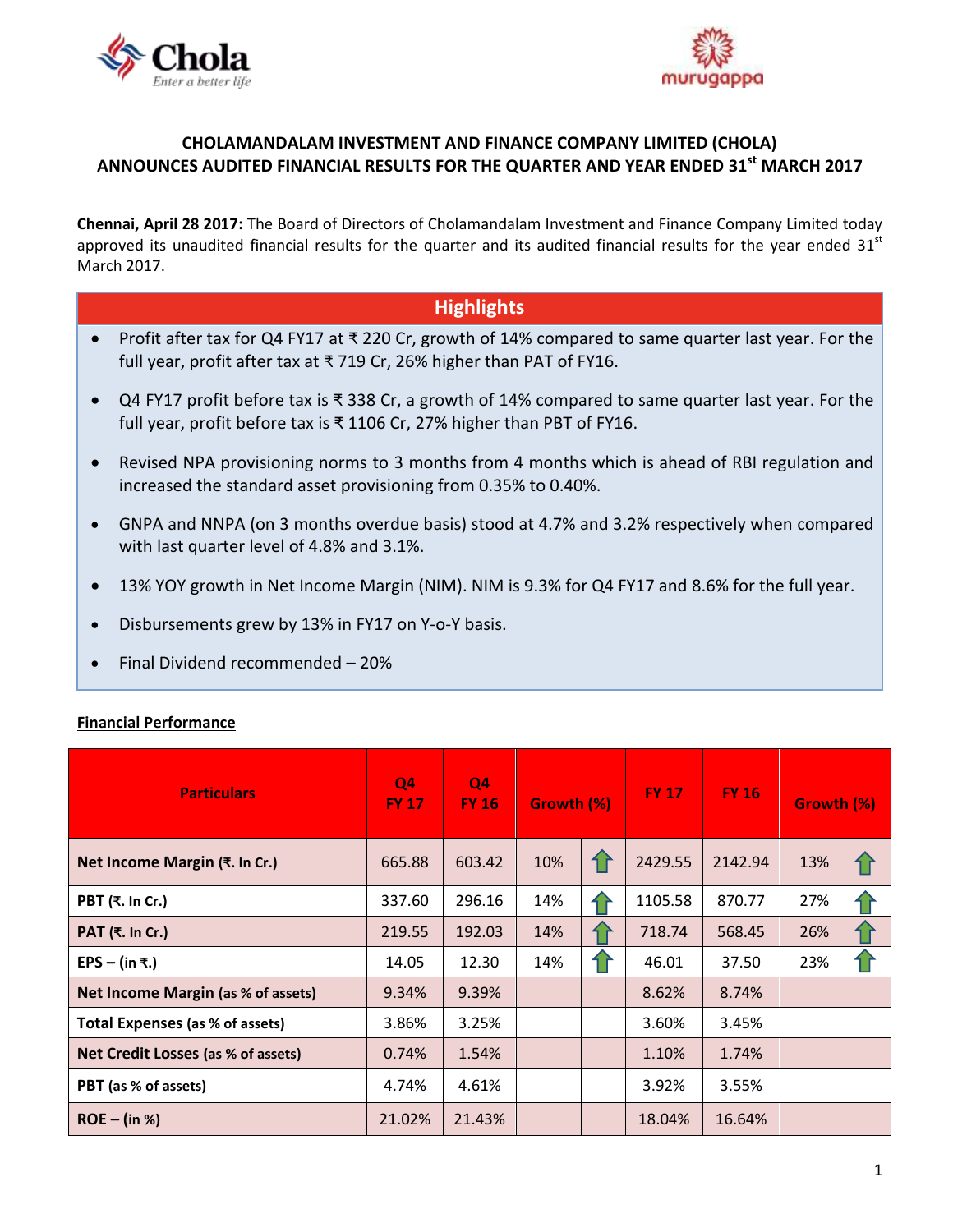



Chola disbursed ₹ 4,407 Cr in Q4 FY 17 in our Vehicle Finance business as against ₹ 3,760 Cr in Q4 FY16. Vehicle Finance registered a disbursement growth of 17% on Y-o-Y basis and 17% as compared to the same quarter in the previous year. However, Home Equity disbursement declined by 45%, from ₹ 994 Cr in Q4 FY16 to ₹ 544 Cr in Q4 FY17 and on a Y-o-Y basis the decline was 12%. Chola's aggregate disbursements for the quarter were ₹ 18.591 Cr. as against ₹ 16,380 Cr. in Q4 of FY16.

Chola's Net Income Margin (NIM) is 9.3% for the quarter, compared to 9.4% in the same quarter last year. The NIM for FY17 is 8.6%, compared to 8.7% in FY16.

The operating expense to asset ratio for FY 17 is 3.6% as compared to 3.4% in FY 16, and has increased primarily due to one-time VAT liability and branch expansion.

The GNPA is 4.66% (at 3 months' overdue) and NNPA is 3.19%.

Chola's PBT-ROTA for FY17 improved to 3.9% as against 3.6% in FY16.

#### **Capital Adequacy:**

The capital adequacy ratio (CAR) of the company was at 18.64% as against the regulatory requirement of 15%. Tier I capital is at 13.61% against regulatory requirement of 10%.

#### **Dividend:**

The Board of Directors of Chola has recommended a Final Dividend on Equity shares at the rate of 20% being ₹ 2.00 per equity share of ₹10 each. Along with the Interim Dividend of 35% already paid in Jan 2017, the total equity dividend paid for the year by the company will be at 55%.

#### **Subsidiaries Performance:**

The subsidiaries together made a profit before tax of ₹ 6.86 Cr in FY 17 as against ₹ 8.21 Cr in FY16.

# **Consolidated Results:**

The consolidated profit after tax for Q4 FY17 is ₹ 221 Cr as against ₹ 194 Cr in Q4 FY16, registering a growth of 14% and the full year consolidated profit after tax for FY 17 is Rs.719 Cr as against Rs.575 in FY 16.